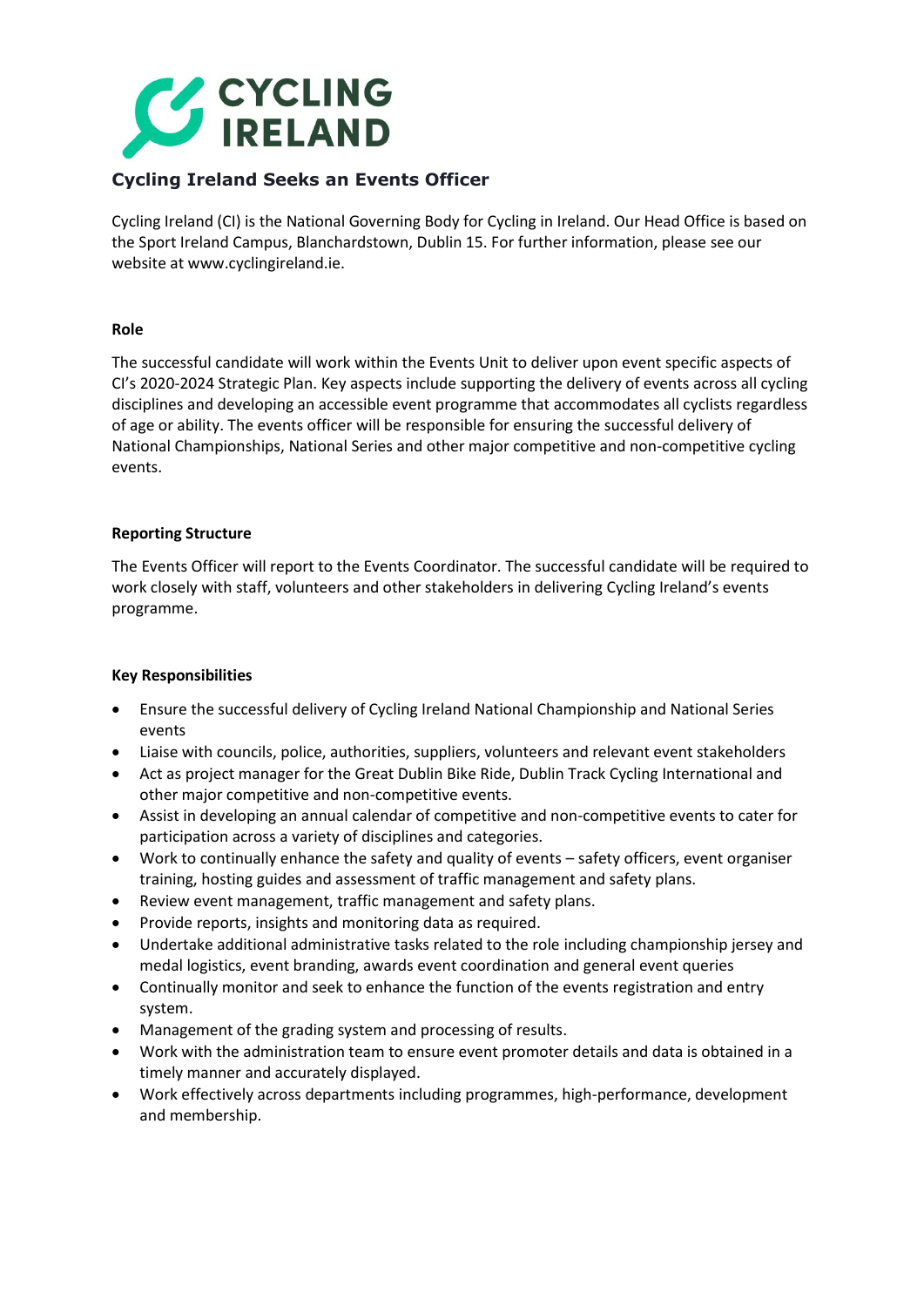

## **General Responsibilities**

- Act as an ambassador for CI and represent the organisation professionally.
- Manage own workload and report on outputs.
- Complete administrative responsibilities including development of an annual calendar of events and ensuring successful delivery of major events (National Championships, National Series, Great Dublin Bike Ride).
- Work closely with other CI staff to ensure alignment of objectives and activity with other CI departments.
- Undertake personal CPD, both formal and informal, to maintain & develop World Class standard professional skills & knowledge.
- Develop and enhance transfer of "best practice" through effective communication channels, both internally and externally.
- Have a presence in the wider sporting community to bring best practice and innovations back to benefit the events unit.

## **Essential Requirements**

- Be eligible and willing to work in Ireland on a full-time basis.
- Excellent command of English language both spoken and written.
- Full unrestricted drivers' licence and sound driving record.

#### **Essential Skills and Experience**

- Significant' experience in a similar or comparable role/s.
- Relevant third level qualification in event management, sports management or related areas; or equivalent significant workplace experience.
- Strong knowledge and experience of cycling; and experience or management of large-scale or mass participation events.
- Excellent IT skills.
- Experience of working with volunteers.

#### **Personal Qualities**

- A can-do attitude and ability to manage numerous projects at once.
- Creative thinker with strong administrative skills and attention to detail.
- Flexible and adaptable attitude with a proven ability to work under pressure.
- Well-developed conflict resolution and problem-solving skills.
- Strong work ethic and ability to work in a dynamic environment.
- Team player and ability to work on own initiative as well as in a small, dedicated staff team.

#### **Remuneration and Location**

- Package: The package will be commensurate with qualifications and experience, reflective of the not for profit/sports sector.
- Hours per week: (Full-time) This position will require, at times, irregular and unsocial hours and remote working in line with current policy. As such flexible working arrangements are available.